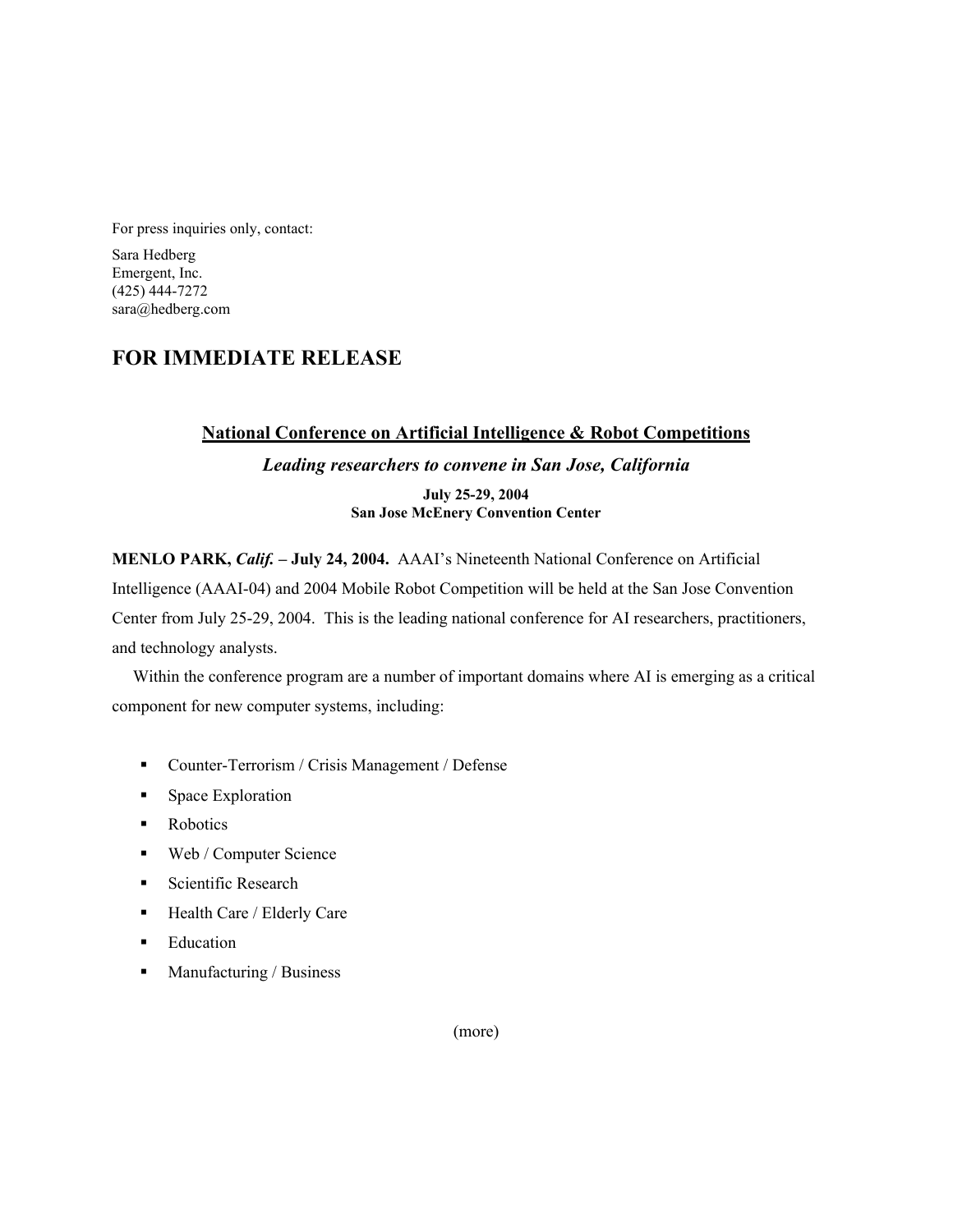Each area is potentially a substantive story unto itself. Together they illustrate the wide range of critical contemporary issues AI is helping to solve (for more information see Synopsis of AI Trends emerging from 2004 AI Conference included in press kit.)

#### **Various conference components**

Once again this year, the conference offers a wealth of content to attendees through the various conference components.

The Thirteenth Annual **Mobile Robot Competition and Exhibition** will bring together 15 teams from universities, colleges and research laboratories to compete and demonstrate state-of-the-art research in robotics and AI. The Robot Competition will be held Tuesday and Wednesday, July 27-28, 10:00 am - 6:00 pm. This year there will be three events: (1) the Robot Challenge wherein the competing robots are supposed to register, volunteer, and give a talk at the conference, (2) Rescue Robot Competition which challenges robots in a simulated fallen structure to find human victims, and direct human rescuers to the victims, and (3) Open Interaction Task involving human-robot interaction in an unstructured environment. In addition, The Robot Exhibition will provide a venue to showcase current robotics and embodied-AI research that does not fit into the competition tasks. Co-located with AAAI-04 is the **Botball Tournament** designed to get students in middle school, high school and college involved in robotics. (www.botball.org)

The **Invited Speakers** promise highly thought-provoking and informative talks, such as:

- "Intelligent Systems and the Nation's Vision for Space Exploration" by Dan Clancy, Chief, Computational Sciences Division, NASA Ames Research Center
- " "Applications of Artificial Intelligence to Web Search" by Peter Norvig, Google Director of Search Quality
- " "Human Dynamics" by Alex (Sandy) Pentland, Director of Human Dynamics Research at the MIT Media Lab
- "Intelligent Technology for Adaptive Aging" by Martha E. Pollack**,** Professor of Electrical Engineering and Computer Science, University of Michigan.